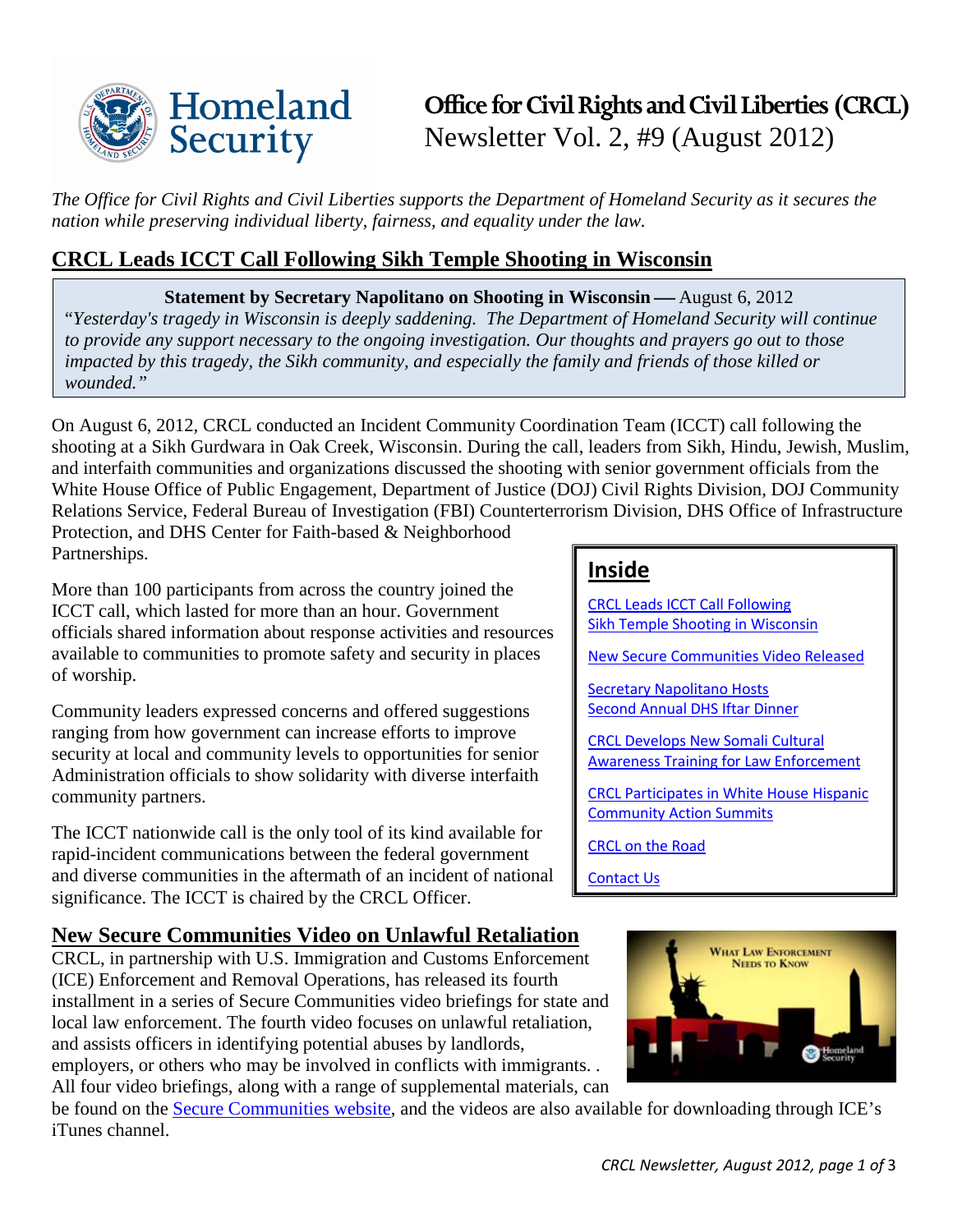## <span id="page-1-0"></span>**Secretary Napolitano Hosts Second Annual DHS Iftar Dinner**

In August, Secretary Napolitano hosted the second annual DHS Iftar dinner bringing together Muslim community members, international partners, and federal, state and local officials.

During the dinner, Secretary Napolitano delivered remarks highlighting the Department's collaboration with Muslim-American communities to make our nation safe, secure and more resilient.

"Communities of faith have been one of our most steadfast allies in our efforts to secure our nation and combat violent extremism," said Secretary Napolitano. "DHS is committed to continuing to work with these communities to address threats that endanger the safety and security of our nation and all communities of faith."



*Secretary Napolitano greets guests at the Second Annual DHS Iftar Dinner.*

Guests included members from the diplomatic corps from the embassies of Pakistan, Afghanistan, Qatar, Yemen, Saudi Arabia, Kuwait, Jordan and Turkey.

## <span id="page-1-1"></span>**CRCL Develops New Somali Cultural Awareness Training for Law Enforcement**

As part of its continued engagement and countering violent extremism (CVE) efforts within diverse communities, CRCL recently developed a new cultural awareness training course, "Somali Cultural Training: Community, Culture and Religion." The course was created to meet the specific needs of law enforcement to engage more effectively with Somali-American communities and develop more effective community policing strategies. In addition, the course provides insight on cultural dynamics within the Somali community and geopolitical issues, best practices for partnering with the community and "cultural do's and don'ts" when interacting with all members of the community, including women and youth in particular.

Since July, CRCL representatives have delivered the new training to approximately 300 state and local law enforcement officers, DHS officials and other federal partners in San Diego, Seattle and Minneapolis. The training has been well-received by participants who have requested additional trainings in the future.

To request this and other CRCL community engagement trainings, email [CommunityEngagement@hq.dhs.gov.](mailto:CommunityEngagement@hq.dhs.gov)

# <span id="page-1-2"></span>**CRCL Participates in White House Hispanic Community Action Summits**

Over the past several months, the White House Office of Public Engagement and the White House Initiative for Educational Excellence for Hispanics have met with Hispanic communities in cities across the country to build relationships and engage in conversations about core issues that are critical to the Latino community like education, immigration, jobs, civil rights, the economy and health care among others.

CRCL representatives have participated in several of the summits, where DHS polices and activities were discussed among participants. At the most recent summit, representatives from U.S. Citizenship and Immigration Services shared information about the Department's new [deferred action process](http://www.dhs.gov/deferred-action-process) for young people who are low immigration enforcement priorities. CRCL is in the process of organizing follow up meetings in response to concerns raised in immigration-related sessions in Phoenix, Durham, Los Angeles, and Philadelphia. These meetings focus on addressing DHS programs and the protections afforded under our nation's civil rights laws.

### <span id="page-1-3"></span>**CRCL on the Road, August**

*August 6-8 – Seattle, Washington*

CRCL delivered Somali cultural awareness training to local law enforcement.

### *August 9 – Augusta, Maine*

CRCL delivered Privacy/Civil Rights and Civil Liberties training to the Maine Information and Analysis Center.